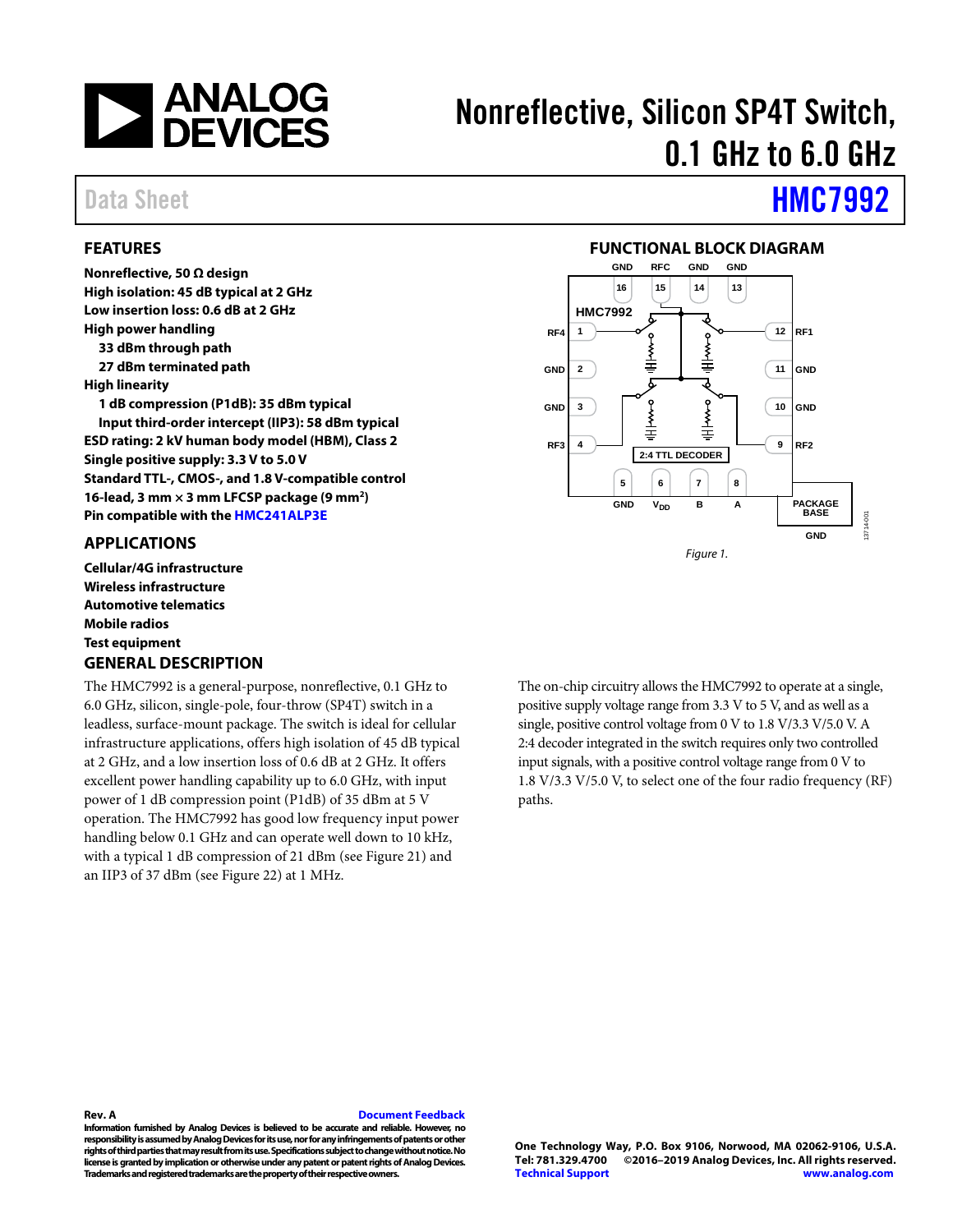## TABLE OF CONTENTS

### <span id="page-1-0"></span>**REVISION HISTORY**

### **8/2019—Rev. 0 to Rev. A**

| Deleted Table 2 and Table 3; Renumbered Sequentially  4 |  |
|---------------------------------------------------------|--|
|                                                         |  |
|                                                         |  |
|                                                         |  |
|                                                         |  |

**1/2016—Revision 0: Initial Version** 

| Input Compression and Input Third-Order Intercept          |  |
|------------------------------------------------------------|--|
| Input Compression and Input Third-Order Intercept (10 kHz) |  |
|                                                            |  |
|                                                            |  |
|                                                            |  |
|                                                            |  |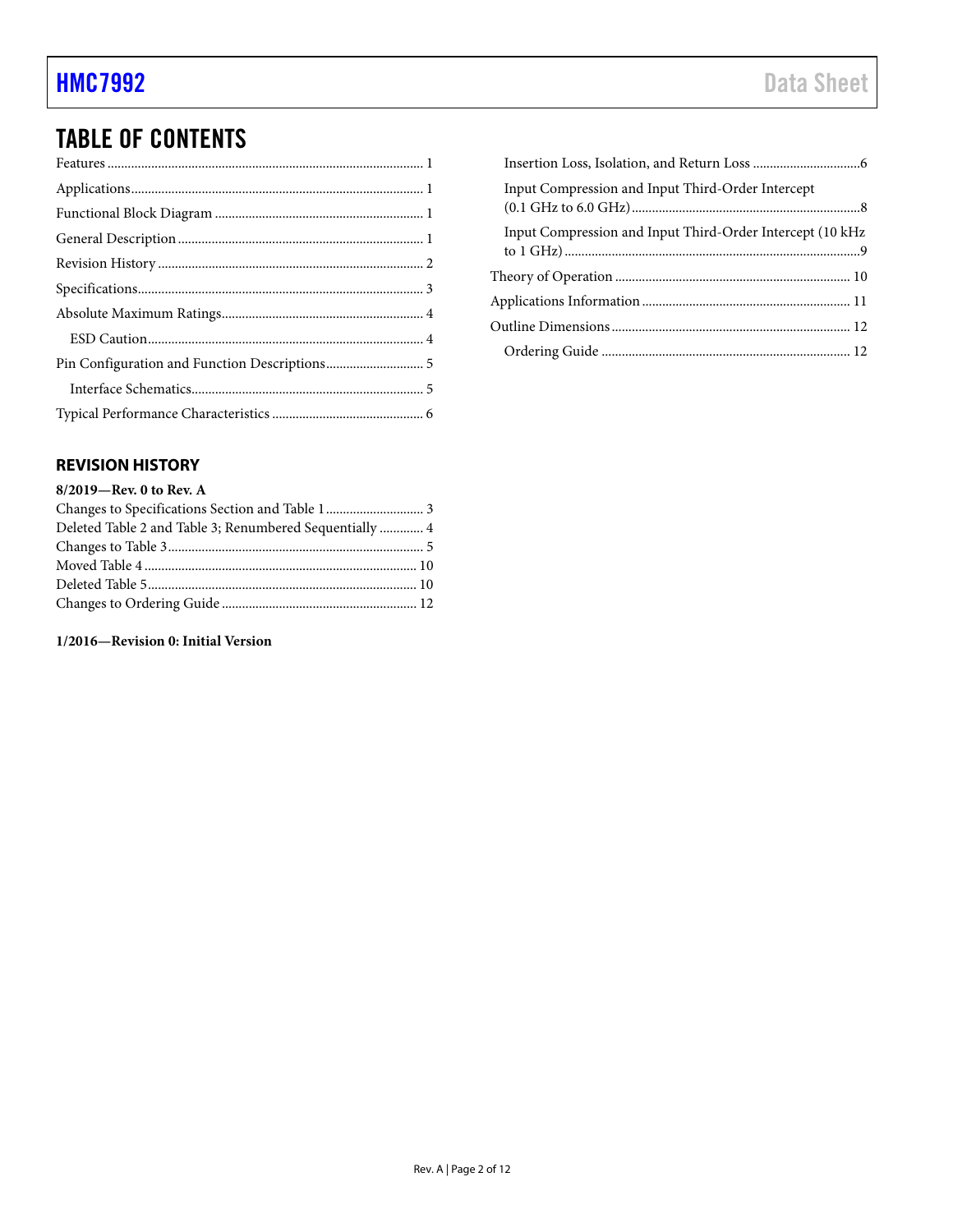### <span id="page-2-0"></span>**SPECIFICATIONS**

 $V_{\text{DD}} = 3.3$  V to 5.0 V,  $V_{\text{CTL}} = 0$  V/V<sub>DD</sub>,  $T_{\text{CASE}} = 25^{\circ}\text{C}$ , 50  $\Omega$  system, unless otherwise noted.

#### <span id="page-2-1"></span>**Table 1.**

| <b>Parameter</b>                   | Symbol                             | <b>Test Conditions/Comments</b>                                                         | Min   | <b>Typ</b>     | Max             | Unit            |
|------------------------------------|------------------------------------|-----------------------------------------------------------------------------------------|-------|----------------|-----------------|-----------------|
| <b>INSERTION LOSS</b>              |                                    | 0.1 GHz to 2.0 GHz                                                                      |       | 0.6            | 0.9             | dB              |
|                                    |                                    | 2.0 GHz to 4.0 GHz                                                                      |       | 0.7            | 1.1             | dB              |
|                                    |                                    | 4.0 GHz to 6.0 GHz                                                                      |       | 1.0            | 1.5             | dB              |
| <b>ISOLATION</b>                   |                                    |                                                                                         |       |                |                 |                 |
| RFC to RF1 to RF4 (Worst Case)     |                                    | 0.1 GHz to 2.0 GHz                                                                      | 40    | 45             |                 | dB              |
|                                    |                                    | 2.0 GHz to 4.0 GHz                                                                      | 32    | 37             |                 | dB              |
|                                    |                                    | 4.0 GHz to 6.0 GHz                                                                      | 25    | 30             |                 | dB              |
| <b>RETURN LOSS</b>                 |                                    |                                                                                         |       |                |                 |                 |
| On State                           |                                    | $0.1$ GHz to $2.0$ GHz                                                                  |       | 25             |                 | dB              |
|                                    |                                    | 2.0 GHz to 4.0 GHz                                                                      |       | 24             |                 | dB              |
|                                    |                                    | 4.0 GHz to 6.0 GHz                                                                      |       | 17             |                 | dB              |
| <b>Off State</b>                   |                                    | 0.1 GHz to 2.0 GHz                                                                      |       | $\overline{7}$ |                 | dB              |
|                                    |                                    | 0.4 GHz to 1.0 GHz                                                                      |       | 15             |                 | dB              |
|                                    |                                    | 1.0 GHz to 6.0 GHz                                                                      |       | 20             |                 | dB              |
| <b>SWITCHING SPEED</b>             |                                    |                                                                                         |       |                |                 |                 |
| <b>Rise Time and Fall Time</b>     | trise, trall                       | 10% to 90% of RF output                                                                 |       | 30             |                 | ns              |
| On Time and Off Time               | ton, toff                          | 50% of V <sub>CTL</sub> to 90% of RF output                                             |       | 150            |                 | ns              |
| RADIO FREQUENCY (RF) SETTLING TIME |                                    | 50% V <sub>CTL</sub> to 0.1 dB margin of final RF <sub>OUT</sub>                        |       | 320            |                 | ns              |
| <b>INPUT POWER COMPRESSION</b>     |                                    | 0.1 GHz to 6.0 GHz                                                                      |       |                |                 |                 |
| 1 dB Compression                   | P <sub>1</sub> d <sub>B</sub>      | $V_{DD} = 5 V$                                                                          |       | 35             |                 | dB              |
|                                    |                                    | $V_{DD} = 3.3 V$                                                                        |       | 33             |                 | dB              |
| 0.1 dB Compression                 | P <sub>0.1</sub> d <sub>B</sub>    | $V_{DD} = 5 V$                                                                          |       | 33             |                 | dB              |
|                                    |                                    | $V_{DD} = 3.3 V$                                                                        |       | 31             |                 | dB              |
| <b>INPUT THIRD-ORDER INTERCEPT</b> | IIP3                               | 0.1 GHz to 6.0 GHz, two-tone input power =                                              |       |                |                 |                 |
|                                    |                                    | 14 dBm/tone                                                                             |       |                |                 |                 |
|                                    |                                    | $V_{DD} = 5 V$                                                                          |       | 58             |                 | dBm             |
|                                    |                                    | $V_{DD} = 3.3 V$                                                                        |       | 56             |                 | dBm             |
| DIGITAL CONTROL VOLTAGES           |                                    | $<$ 1 µA typical                                                                        |       |                |                 |                 |
| Low Voltage                        | $V_{\scriptscriptstyle \text{IL}}$ | $V_{DD} = 3.3 V (\pm 5\% V_{DD})$                                                       | 0     |                | 0.85            | V               |
|                                    |                                    | $V_{DD} = 5 V (\pm 5\% V_{DD})$                                                         | 0     |                | 1.2             | v               |
| High Voltage                       | V <sub>IH</sub>                    | $V_{DD} = 3.3 V (\pm 5\% V_{DD})$                                                       | 1.15  |                | 3.3             | V               |
|                                    |                                    | $V_{DD} = 5 V (\pm 5\% V_{DD})$                                                         | 1.55  |                | 5.0             | v               |
| <b>BIAS AND SUPPLY CURRENT</b>     | $I_{DD}$                           |                                                                                         |       |                |                 |                 |
| $V_{DD} = 3.3 V$                   |                                    |                                                                                         |       | 0.16           | 0.20            | mA              |
| $V_{DD} = 5 V$                     |                                    |                                                                                         |       | 0.18           | 0.23            | mA              |
| RECOMMENDED OPERATING CONDITIONS   |                                    |                                                                                         |       |                |                 |                 |
| Bias Voltage Range                 | <b>V</b> <sub>DD</sub>             |                                                                                         | 3.0   |                | 5.4             | v               |
| Control Voltage Range              | <b>V</b> CTL                       |                                                                                         | 0     |                | V <sub>DD</sub> | v               |
| Case Temperature Range             | <b>T</b> CASE                      |                                                                                         | $-40$ |                | $+105$          | °C              |
| Maximum RF Input Power             |                                    | 0.1 GHz to 6.0 GHz                                                                      |       |                |                 |                 |
| Through Path                       |                                    | $V_{DD}/V_{CTL} = 5 V$ , $T_{CASE} = 105°C$                                             |       | 30             |                 | dBm             |
|                                    |                                    | $V_{DD}/V_{CTL} = 5 V$ , $T_{CASE} = -40^{\circ}C$ to $+85^{\circ}C$                    |       | 33             |                 | dBm             |
|                                    |                                    | $V_{DD}/V_{CTL} = 3.3 V$ , $T_{CASE} = 105°C$                                           |       | 29             |                 | dB <sub>m</sub> |
|                                    |                                    | $V_{DD}/V_{CTL} = 3.3 V$ , $T_{CASE} = -40^{\circ}C$ to $+85^{\circ}C$                  |       | 32             |                 | dBm             |
| <b>Terminated Path</b>             |                                    | $V_{DD}/V_{CTL} = 3.3 V$ to 5 V, $T_{CASE} = 105°C$                                     |       | 21             |                 | dB <sub>m</sub> |
|                                    |                                    | $V_{DD}/V_{CTL} = 3.3 V$ to 5 V, $T_{CASE} = 85°C$                                      |       | 24             |                 | dBm             |
|                                    |                                    | $V_{DD}/V_{CTL} = 3.3 V$ to 5 V, $T_{CASE} = 25°C$                                      |       | 27             |                 | dBm             |
|                                    |                                    | $V_{DD}/V_{CTL} = 3.3 V$ to 5 V, T <sub>CASE</sub> = -40°C                              |       | 27             |                 | dBm             |
|                                    |                                    | $V_{DD}/V_{CTL} = 3.3 V$ to 5 V, T <sub>CASE</sub> = 105°C                              |       | 24             |                 | dBm             |
| Hot Switching                      |                                    | $V_{DD}/V_{CTL} = 3.3$ V to 5 V, T <sub>CASE</sub> = $-40^{\circ}$ C to $+85^{\circ}$ C |       | 27             |                 | dBm             |
|                                    |                                    |                                                                                         |       |                |                 |                 |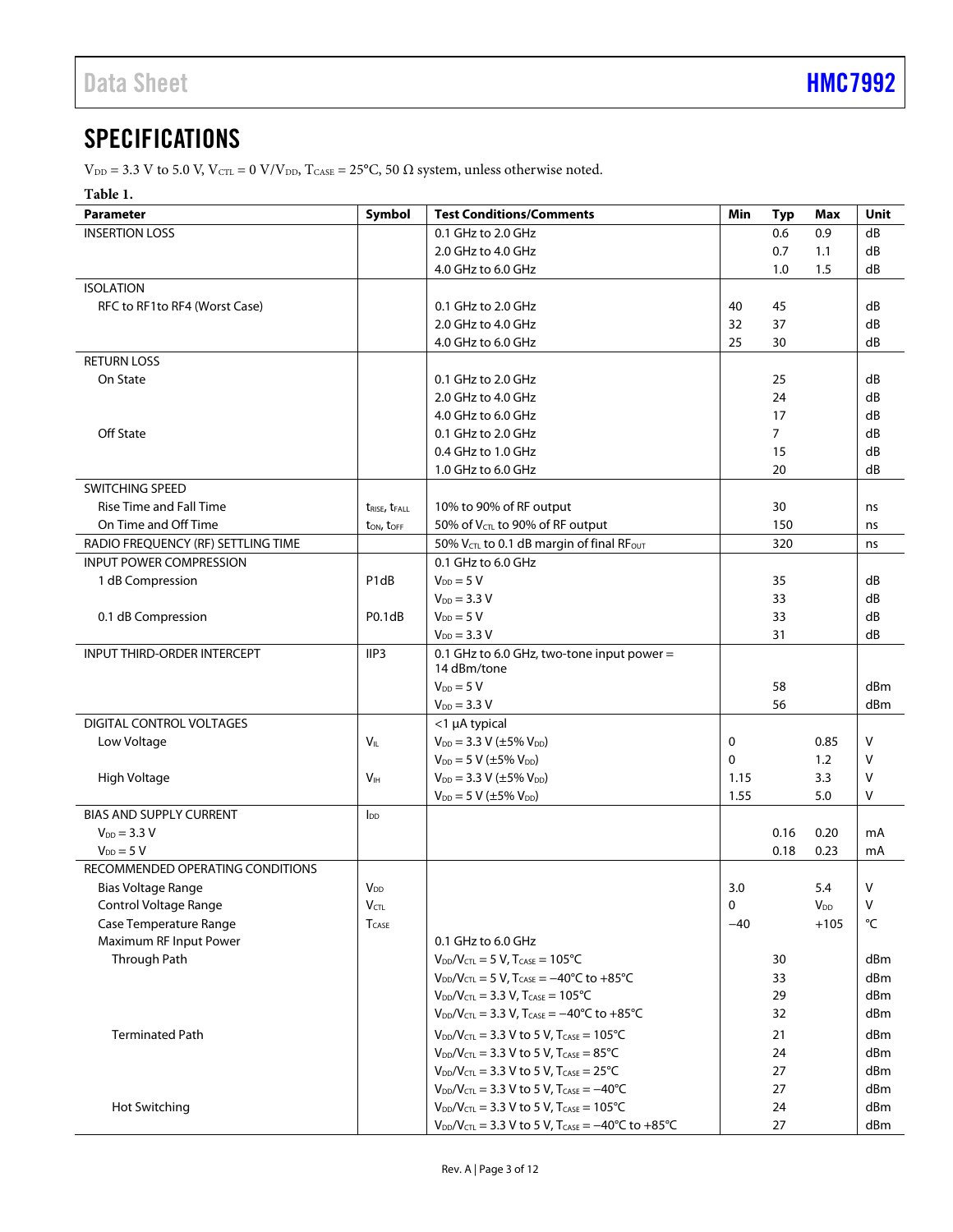## <span id="page-3-0"></span>ABSOLUTE MAXIMUM RATINGS

#### **Table 2.**

| Parameter                                      | Rating                                 |
|------------------------------------------------|----------------------------------------|
| Bias Voltage Range (V <sub>DD</sub> )          | $-0.3$ V to $+5.5$ V                   |
| Control Voltage Range (A, B)                   | $-0.5$ V to V <sub>DD</sub> + (+0.5 V) |
| RF Input Power, <sup>1</sup> 3.3 V to 5 V (see |                                        |
| Figure 2 and Figure 3)                         |                                        |
| Through Path                                   | 34 dBm                                 |
| <b>Terminated Path</b>                         | 28 dBm                                 |
| Hot Switching                                  | 30 dBm                                 |
| Channel Temperature                            | $135^{\circ}$ C                        |
| Storage Temperature Range                      | $-65^{\circ}$ C to $+150^{\circ}$ C    |
| Maximum Peak Reflow Temperature                | 260°C                                  |
| (MSL3)                                         |                                        |
| Thermal Resistance (Channel to                 |                                        |
| Package Bottom)                                |                                        |
| Through Path                                   | $115^{\circ}$ C                        |
| <b>Terminated Path</b>                         | $200^{\circ}$ C                        |
| <b>ESD Sensitivity</b>                         |                                        |
| Human Body Model (HBM)                         | 2 kV (Class 2)                         |
| Charged Device Model (CDM)                     | 1.25 kV                                |

1 For recommended operating conditions, see [Table 1.](#page-2-1) 

Stresses at or above those listed under Absolute Maximum Ratings may cause permanent damage to the product. This is a stress rating only; functional operation of the product at these or any other conditions above those indicated in the operational section of this specification is not implied. Operation beyond the maximum operating conditions for extended periods may affect product reliability.

<span id="page-3-2"></span>

#### <span id="page-3-3"></span><span id="page-3-1"></span>**ESD CAUTION**



ESD (electrostatic discharge) sensitive device. Charged devices and circuit boards can discharge without detection. Although this product features patented or proprietary protection circuitry, damage may occur on devices subjected to high energy ESD. Therefore, proper ESD precautions should be taken to avoid performance degradation or loss of functionality.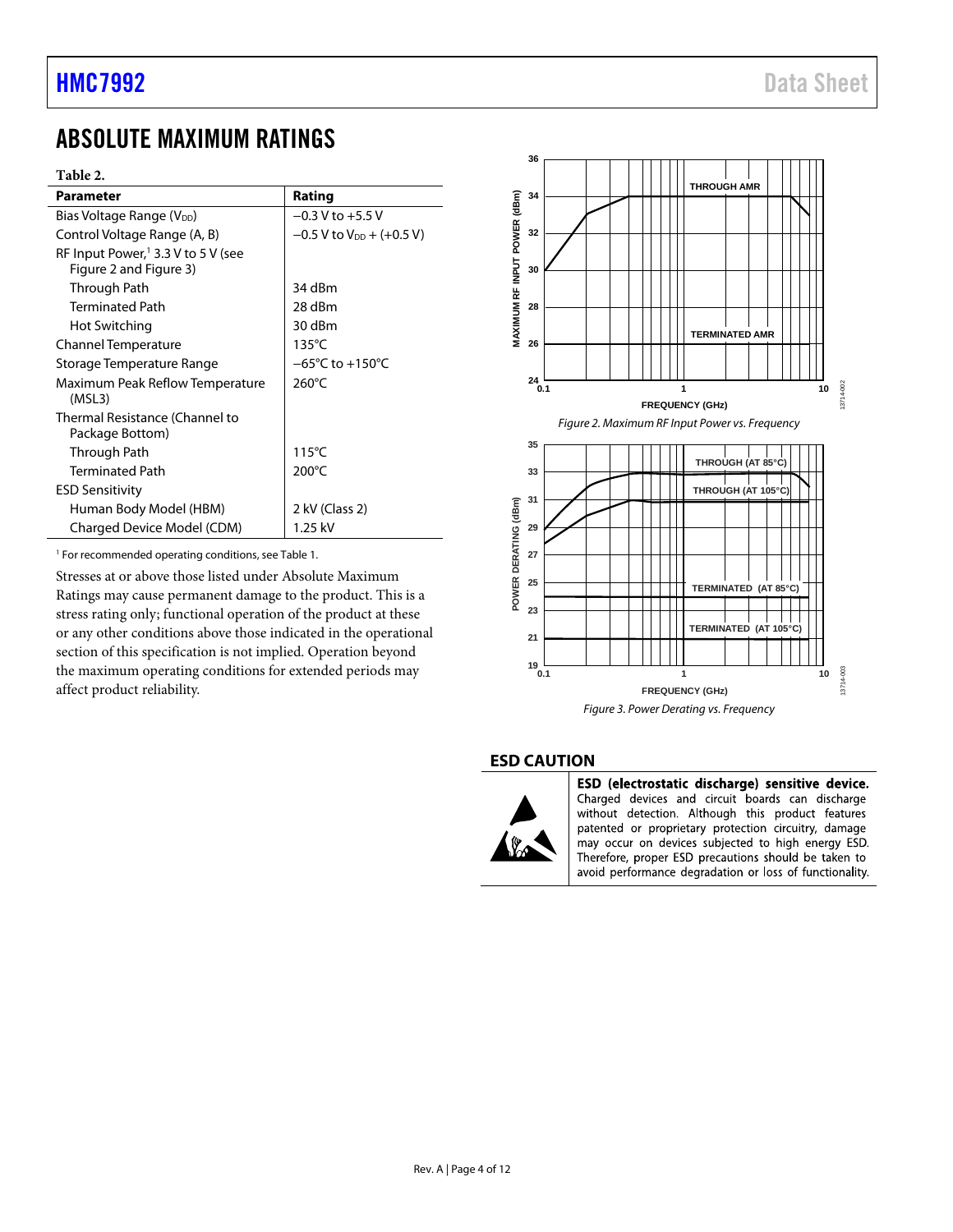## <span id="page-4-0"></span>PIN CONFIGURATION AND FUNCTION DESCRIPTIONS



#### **Table 3. Pin Function Descriptions**

| Pin No.                        | Mnemonic        | <b>Description</b>                                                                                                                                                      |
|--------------------------------|-----------------|-------------------------------------------------------------------------------------------------------------------------------------------------------------------------|
|                                | RF4             | RF Port 4. This pin is dc-coupled and matched to 50 $\Omega$ . A dc blocking capacitor is required on this pin.                                                         |
| 2, 3, 5, 10, 11,<br>13, 14, 16 | <b>GND</b>      | Ground. The package bottom has an exposed metal pad that must connect to the printed circuit board (PCB)<br>RF/dc ground. See Figure 5 for the GND interface schematic. |
| 4                              | RF <sub>3</sub> | RF Port 3. This pin is dc-coupled and matched to 50 $\Omega$ . A dc blocking capacitor is required on this pin.                                                         |
| 6                              | V <sub>DD</sub> | Supply Voltage.                                                                                                                                                         |
|                                | B               | Logic Control Input B. See Figure 6 for the control input interface schematic. See Table 4 and the<br>recommended input control voltages range in Table 1.              |
| 8                              | A               | Logic Control Input A. See Figure 6 for the control input interface schematic. See Table 4 and the<br>recommended input control voltages range in Table 1.              |
| 9                              | RF <sub>2</sub> | RF Port 2. This pin is dc-coupled and matched to 50 $\Omega$ . A dc blocking capacitor is required on this pin.                                                         |
| 12                             | RF <sub>1</sub> | RF Port 1. This pin is dc-coupled and matched to 50 $\Omega$ . A dc blocking capacitor is required on this pin.                                                         |
| 15                             | <b>RFC</b>      | RF Common Port. This pin is dc-coupled and matched to 50 $\Omega$ . A dc blocking capacitor is required on this pin.                                                    |
|                                | EPAD            | Exposed Pad. The exposed pad must connect to RF/dc ground.                                                                                                              |

#### <span id="page-4-1"></span>**INTERFACE SCHEMATICS**

<span id="page-4-2"></span>



<span id="page-4-3"></span>Figure 6. Logic Control (A/B) Interface Schematic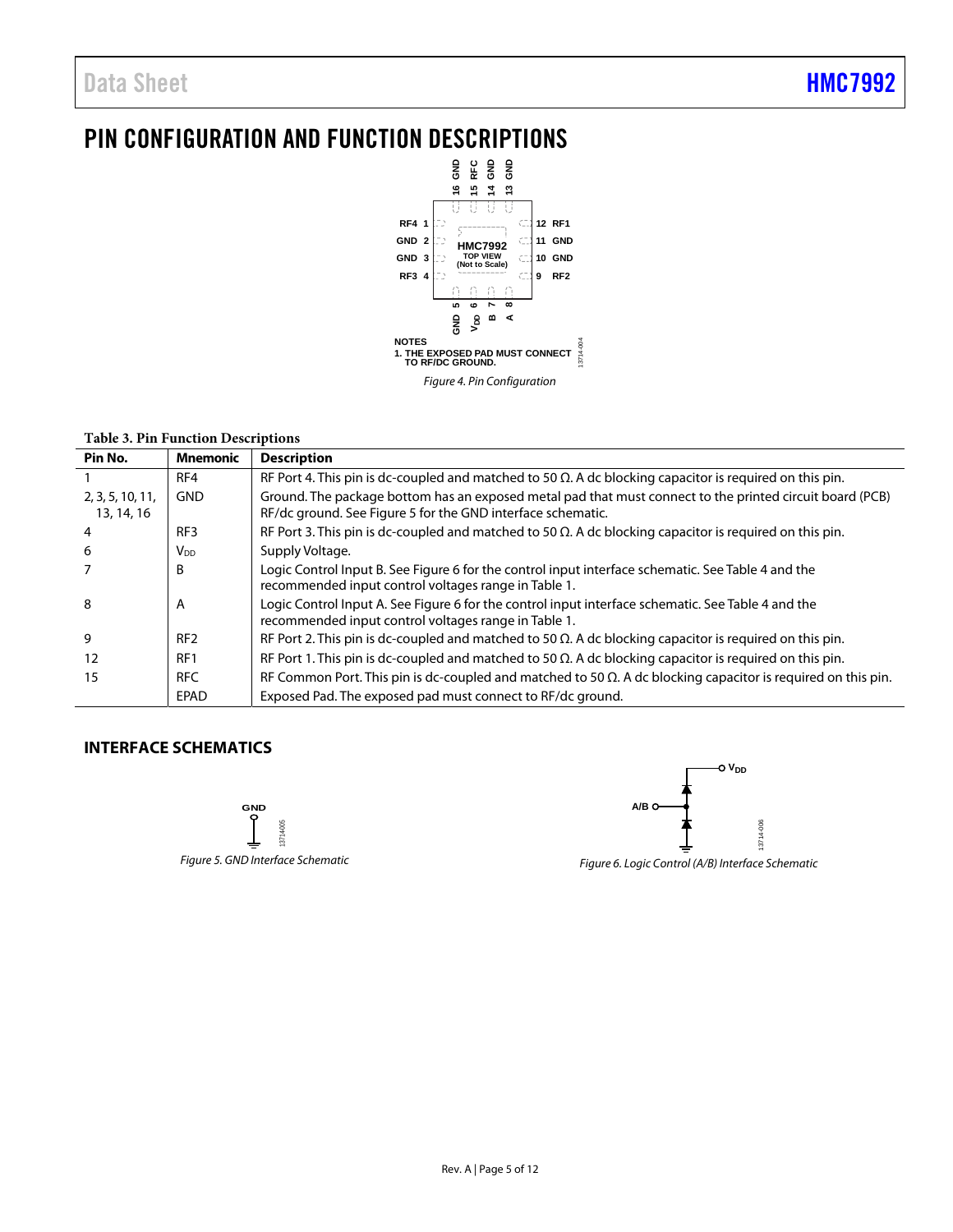### <span id="page-5-0"></span>TYPICAL PERFORMANCE CHARACTERISTICS

<span id="page-5-1"></span>**INSERTION LOSS, ISOLATION, AND RETURN LOSS** 



Figure 7. Insertion Loss vs. Frequency for Various Temperatures,  $V_{DD} = 5$  V



Figure 8. Isolation vs. Frequency,  $V_{DD} = 3.3$  V to 5 V, RFC to RF1 = On



Figure 9. Isolation vs. Frequency,  $V_{DD} = 3.3$  V to 5 V, RFC to RF3 = On



Figure 10. Insertion Loss vs. Frequency for Various Temperatures,  $V_{DD} = 3.3 V$ 



Figure 11. Isolation vs. Frequency,  $V_{DD} = 3.3$  V to 5 V, RFC to RF2 = On



Figure 12. Isolation vs. Frequency,  $V_{DD} = 3.3$  V to 5 V, RFC to RF4 = On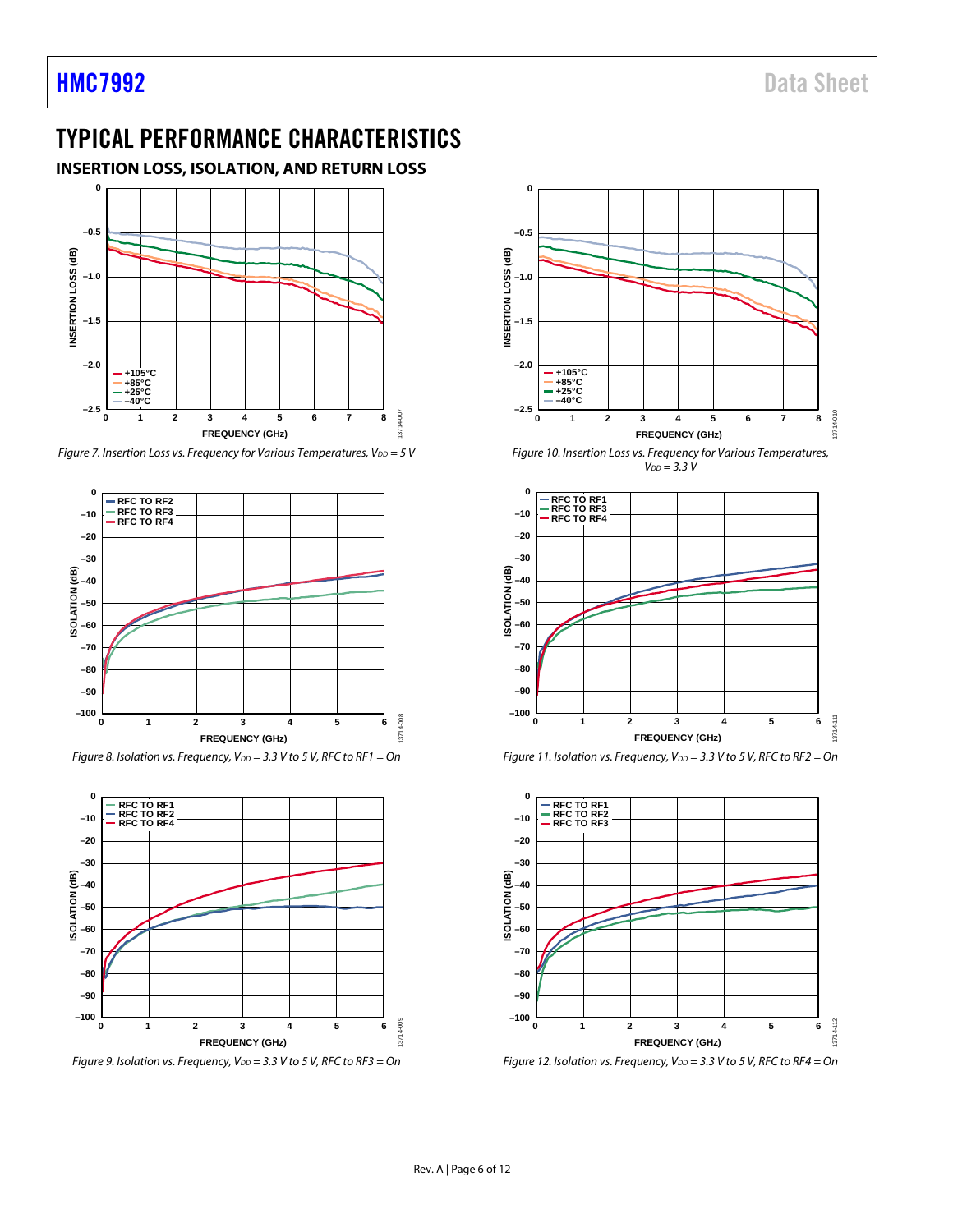## Data Sheet **[HMC7992](https://www.analog.com/HMC7992?doc=HMC7992.pdf)**





Figure 14. Return Loss for RF1, RF2, RF3, and RF4 vs. Frequency,  $V_{DD} = 3.3 V$  to 5 V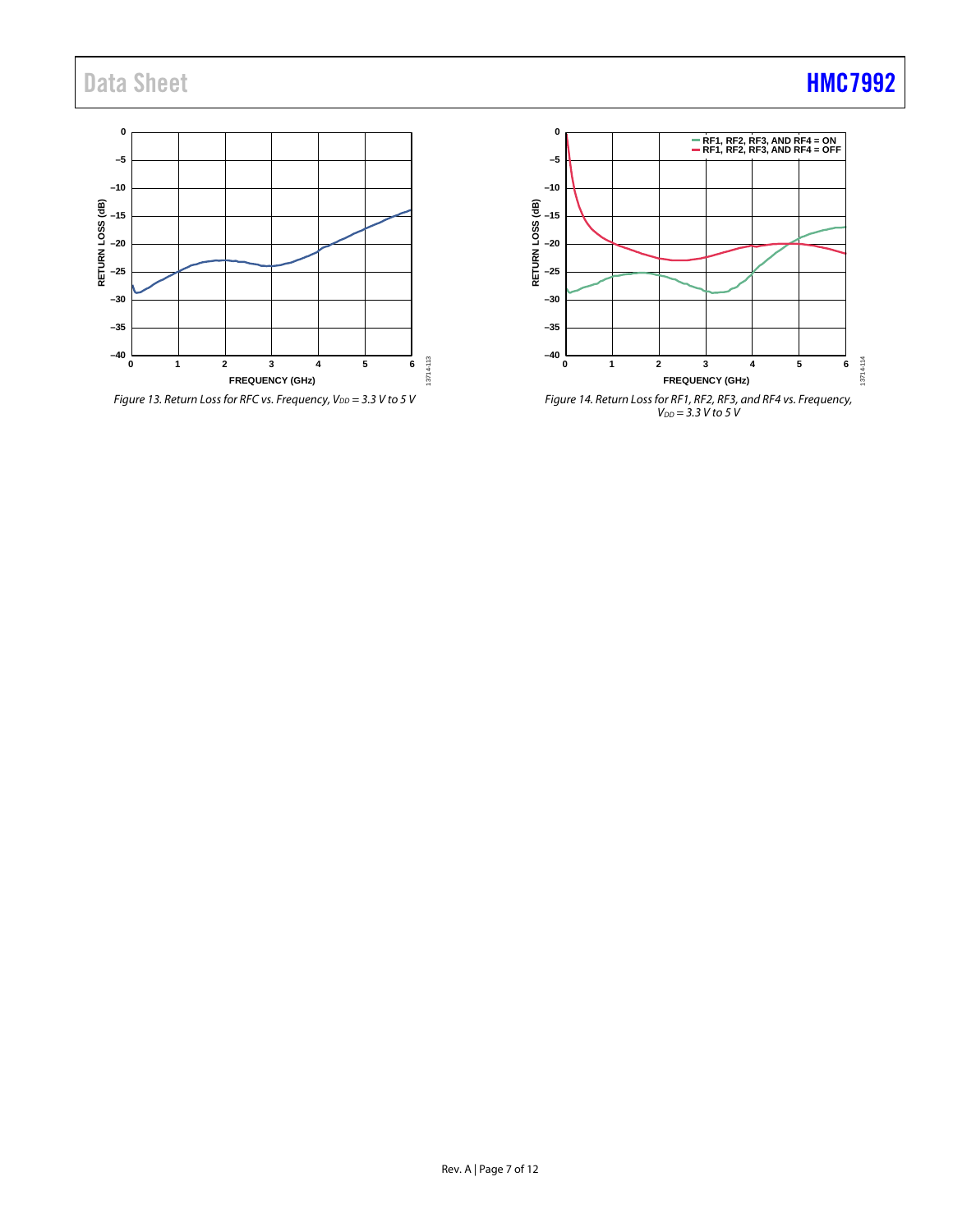### <span id="page-7-0"></span>**INPUT COMPRESSION AND INPUT THIRD-ORDER INTERCEPT (0.1 GHz TO 6.0 GHz)**





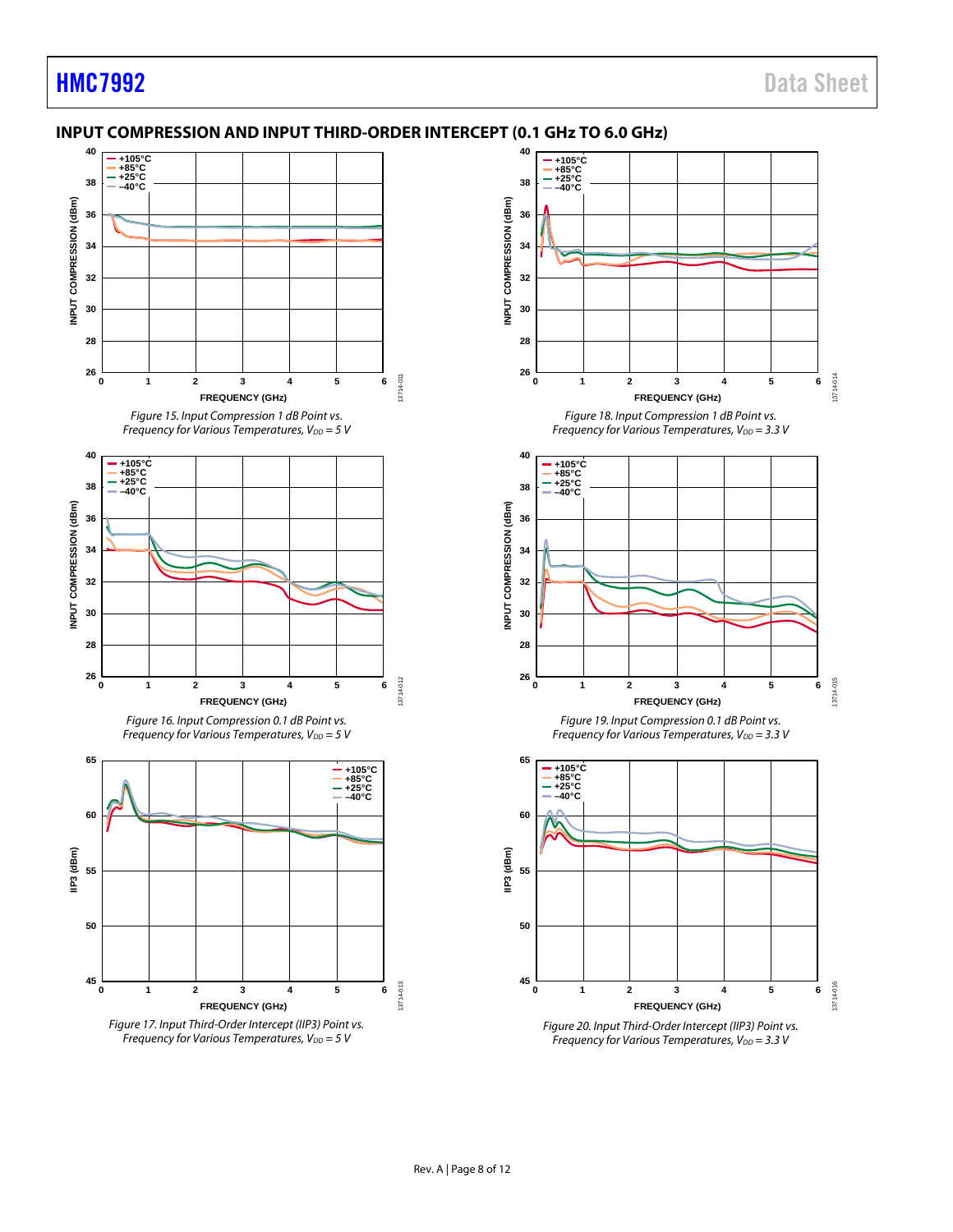### Data Sheet **[HMC7992](https://www.analog.com/HMC7992?doc=HMC7992.pdf)**

### <span id="page-8-2"></span>**INPUT COMPRESSION AND INPUT THIRD-ORDER INTERCEPT (10 kHz TO 1 GHz)**



<span id="page-8-0"></span>Figure 21. Input Compression (P1dB and P0.1dB Points) vs. Frequency in Log Scale,  $V_{DD} = 5$  V at 25 $°C$ 



<span id="page-8-1"></span>Figure 22. Input Third-Order Intercept (IIP3) vs. Frequency in Log Scale,  $V_{DD} = 5$  V at 25 $\degree$ C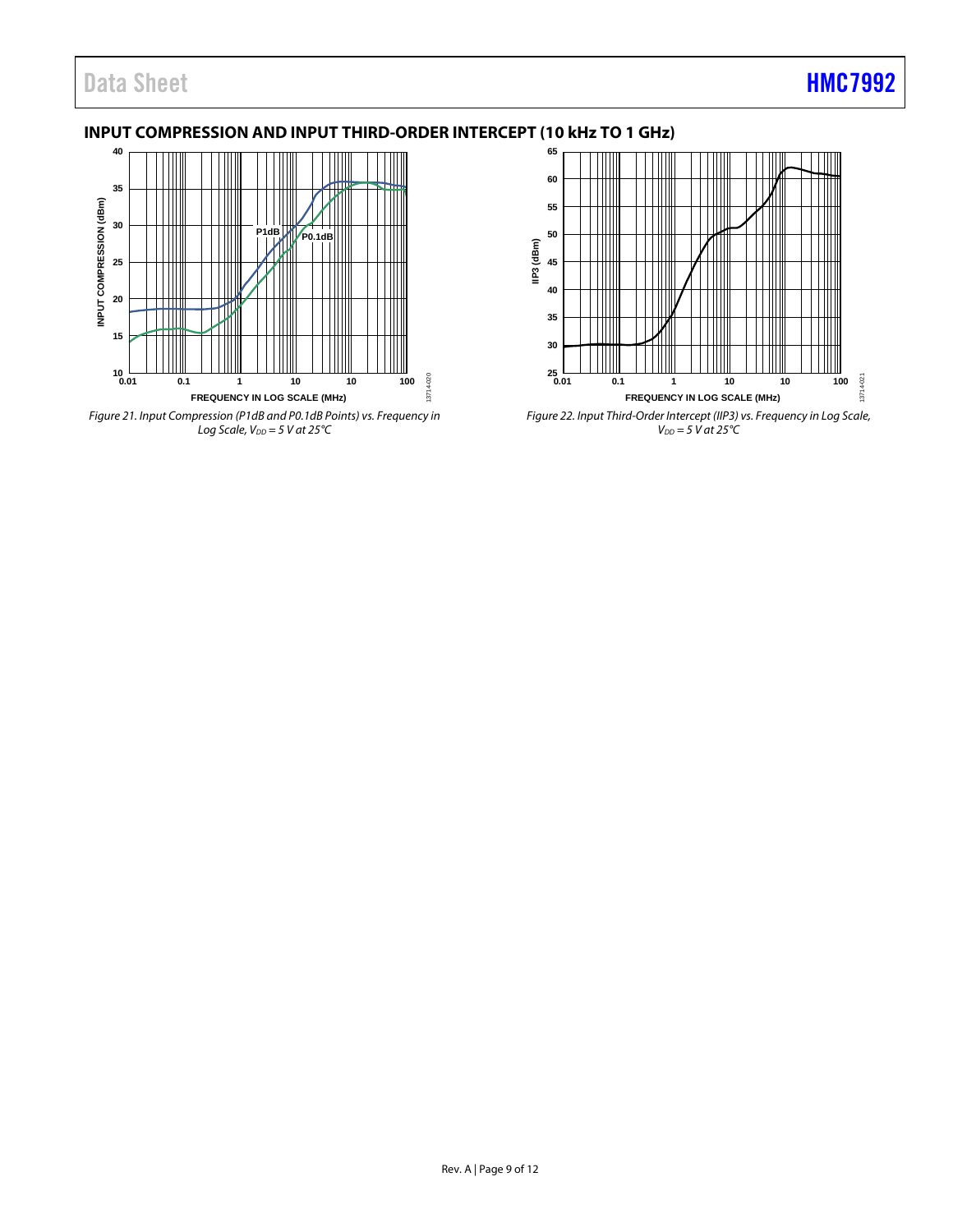### <span id="page-9-0"></span>THEORY OF OPERATION

The HMC7992 requires a single positive supply voltage applied to the  $V_{DD}$  pin. A bypassing capacitor is recommended on the supply line to minimize RF coupling.

The HMC7992 integrates with an internal 2:4 decoder; the four RF paths are selected via the two digital control voltages applied to the A and B control inputs. A small value bypassing capacitor is recommended on these digital signal lines to improve the RF signal isolation.

The HMC7992 is internally matched to 50  $\Omega$  at the RF common port (RFC) and the RF ports (RF1, RF2, RF3, and RF4); therefore, no external matching components are required. The RF pins are dc-coupled and dc blocking capacitors are required on the RF paths. The design is bidirectional; the RF input signals can apply at the RFC port or the RF1 to RF4 ports. The inputs and outputs are interchangeable.

Depending on the logic level applied to the control input pins, A and B, one RF output port (for example, RF1) is set to on mode, by which an insertion loss path is provided from the input to the output. The other RF output ports (for example, RF2, RF3, and RF4) are then set to off mode, by which the outputs are isolated from the input. When the RF output ports (RF1, RF2, RF3, and RF4) are in isolation mode, they are internally terminated to 50  $\Omega$ , and thereby can absorb the applied RF signal.

The ideal power-up sequence is as follows:

- 1. Power up GND.
- 2. Power up  $V_{DD}$ .
- 3. Power up the digital control inputs. The relative order of the logic control inputs is not important. Powering the logic control inputs before the V<sub>DD</sub> supply can inadvertently forward bias and damage the internal ESD protection structures.
- 4. Apply the RF input.

<span id="page-9-1"></span>

| <b>Control Input</b> |      | <b>Signal Path State</b> |
|----------------------|------|--------------------------|
| A                    | D    | <b>RFC</b> to            |
| Low                  | Low  | RF1                      |
| High                 | Low  | RF <sub>2</sub>          |
| Low                  | High | RF <sub>3</sub>          |
| High                 | High | RF4                      |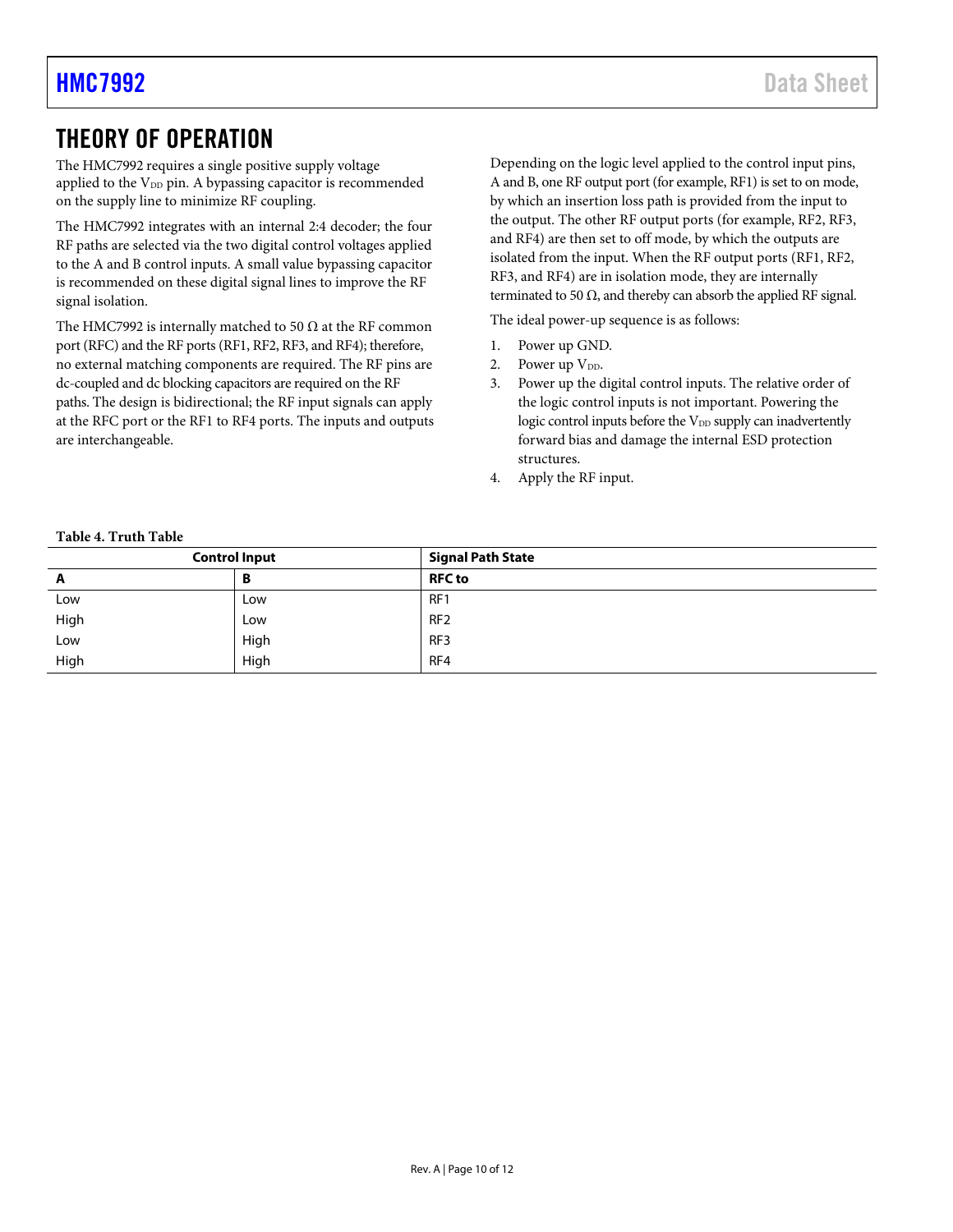### <span id="page-10-0"></span>APPLICATIONS INFORMATION

Generate the evaluation PCB with proper RF circuit design techniques. Signal lines at the RF port must have a 50  $\Omega$ impedance, and the package ground leads and backside ground slug must connect directly to the ground plane, as shown in [Figure 23.](#page-10-1) The evaluation board shown in [Figure 23 i](#page-10-1)s available from Analog Devices, Inc., upon request.

#### **Table 5. Bill of Materials for th[e EV1HMC7992LP3D](http://www.analog.com/HMC7992?doc=HMC7992.pdf)1 Evaluation Board**

| <b>Reference Designator</b> | <b>Description</b>                 |
|-----------------------------|------------------------------------|
| $11$ to $15$                | PCB mount SMA connectors           |
| $C1$ to $C5$                | 100 pF capacitors, 0402 package    |
| $C8$ to $C10$               | 100 pF capacitors, 0402 package    |
| C13                         | 0.1 µF capacitor, 0402 package     |
| $R1$ to $R2$                | 0 $\Omega$ resistors, 0402 package |
| $\cup$ 1                    | HMC7992LP3DE SP4T switch           |
| PCR <sup>2</sup>            | 600-01284-00 evaluation PCB        |

<sup>1</sup> Reference this evaluation board number when ordering the complete

evaluation board. 2 Circuit board material: Roger 4350 or Arlon 25FR.



<span id="page-10-1"></span>Figure 23[. EV1HMC7992LP3D E](http://www.analog.com/HMC7992?doc=HMC7992.pdf)valuation Board